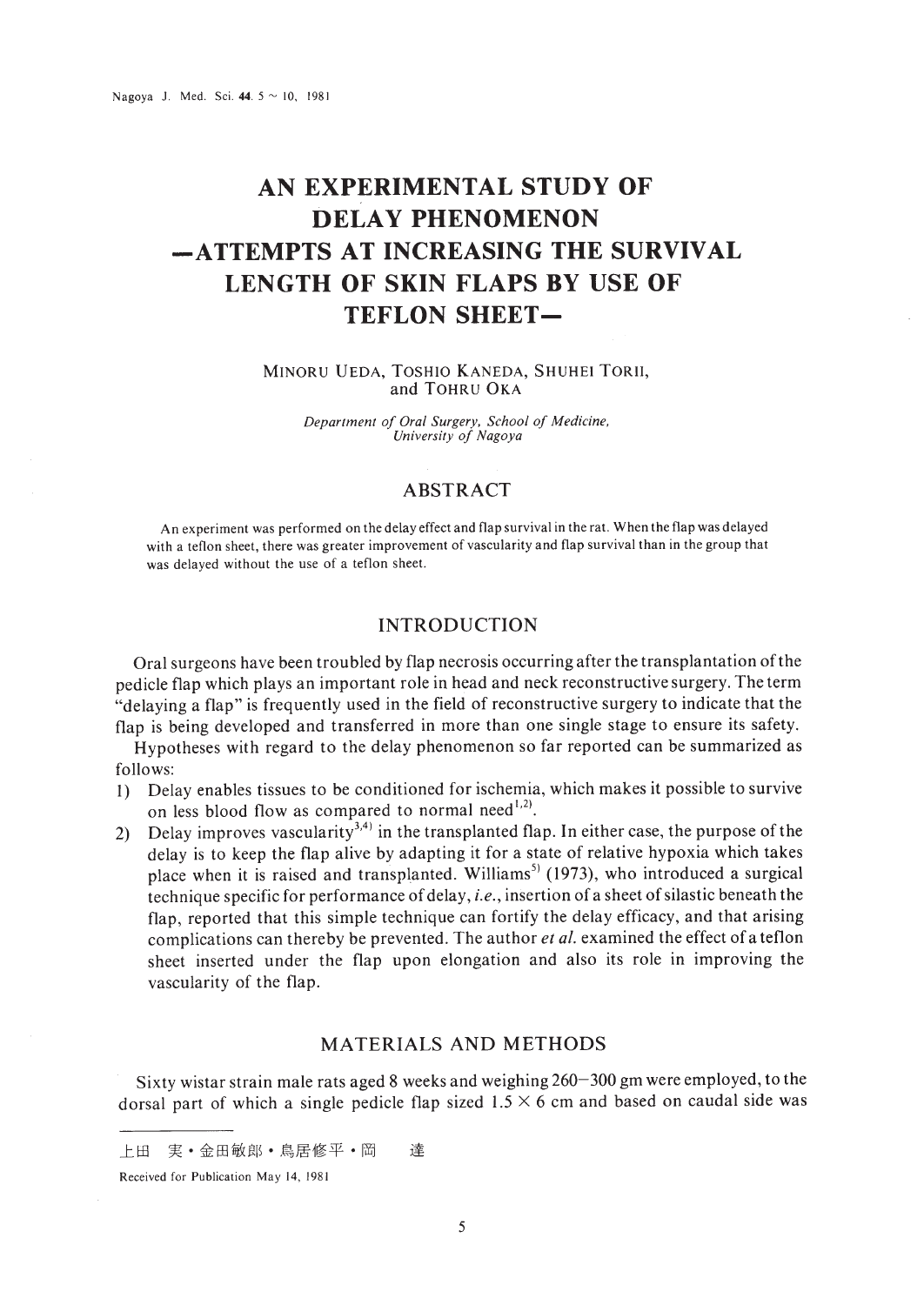designed under anesthesia of pentobarbital sodium (50 mg/kg) by intraperitoneal injection (Fig. I).

Those animals were divided into the 3 following groups: control group; the entire flap was raised and immediately sutured back in place (group A), group B, normal delay was performed in distal half of the flap ( $1.5 \times 3$  cm), group C; a flap under which a teflon sheet was inserted was resutured with its bed. In groups Band C, the entire flap was raised and sutured back again with their beds 2 weeks after the first operation. The survival length of the flap was measured one week thereafter, and a microangiographic study was also carried out at periods of one and two weeks after the first operation (Fig. 2). Clear visualization of newly formed vascular channels in the flap thereby obtained was to a great extent, and aid in facilitating the subject study<sup>6)</sup>.



Fig. 1 Single pedicle flap  $(1.5 \times 6 \text{ cm})$  with the base of caudal side was designed in the midline of the dorsum of the rat. Delay was performed in distal half of the flap  $(1.5 \times 3 \text{ cm})$ .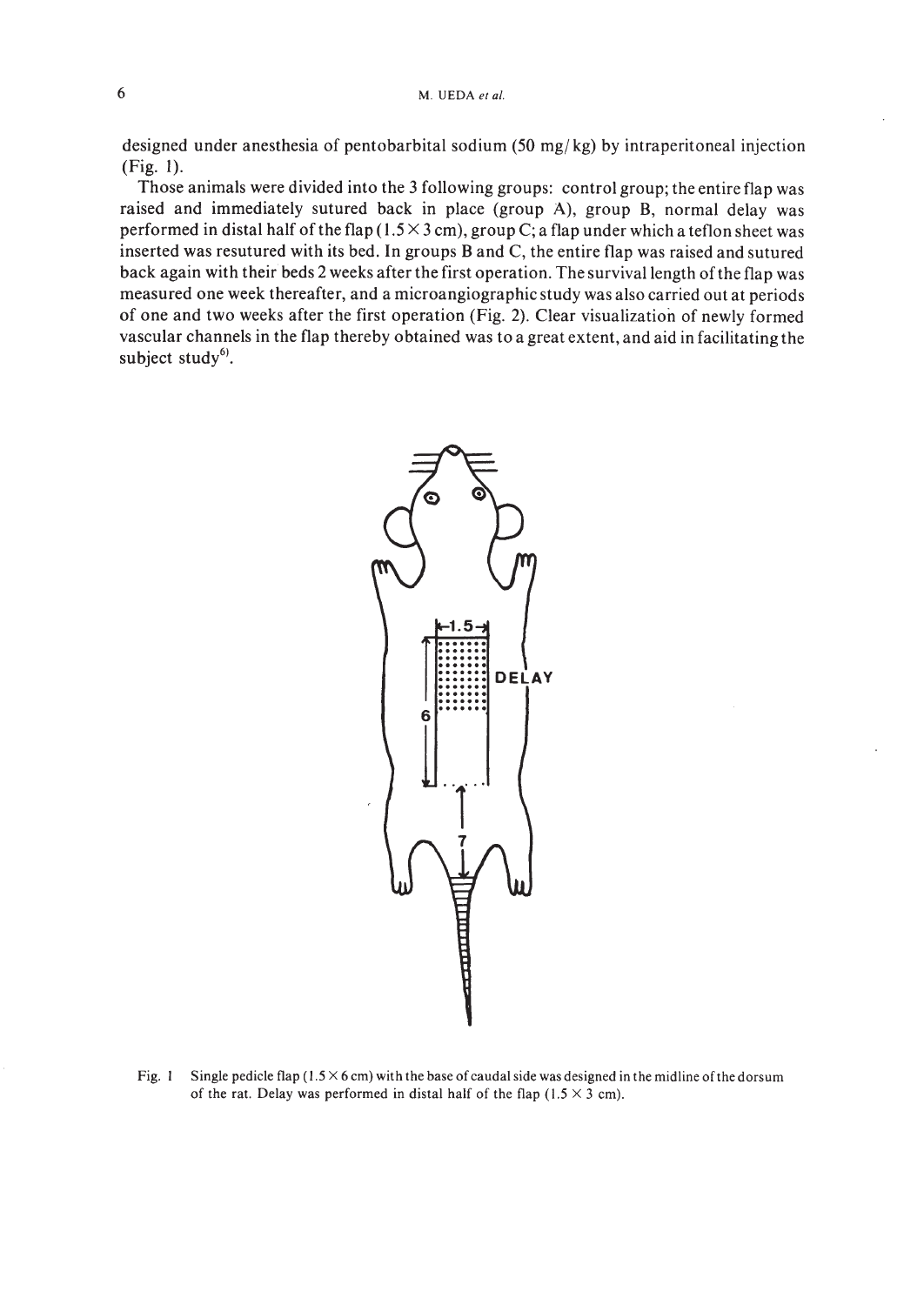

SCHEDULE OF AN EXPERIMENTAL STUDY OF DELAY PHENOMENON

Fig. 2 Schedule ofsubject experiment; flaps were raised at the 2nd week of the delay initiation in groups B and C.

#### RESULTS

Survival length of flaps determined

Fig. 3 shows a mean survival length in flaps of each group, in which a definite trend can be seen in groups B and C as compared to the control group;  $3.3 \pm 0.5$  cm in group A,  $3.6 \pm 0.6$  cm in group B, and  $4.3 \pm 0.8$  cm in group C. Statistical analysis taken by t-test revealed no significant difference between Band A. However, group C showed a significant delayed efficacy of the flap survival ( $p < 0.01$ ).

Microangiographic findings

A trace dilatation ofvenules and a slight increase of capillaries in the flap margin of group B were observed one week after the first operation (Fig. 4), while those findings were marked in group C, indicating overt dilatation of venules and an enhanced vascularization (Fig. 5).

Vascularity returned to a normal pattern in group B, with revascularization between flap and bed being almost completely established two weeks after the first operation (Fig. 6). On the other hand, vessels which remained dilated were directed toward the long axis of the flap in group  $C$ , at the same period, supposing axial vessels. Capillaries were formed in the whole area of the flap which was delayed by insertion of a teflon sheet (Fig. 7).

## DISCUSSION

There have been elaborated angiographic studies already made on the delay efficacy ofthe flap.

Velander  $\frac{1}{2}$  (1964) reported that a longitudial rearrangement of the major vasculature could be seen in the delayed flap, with no newly formed vessels detected.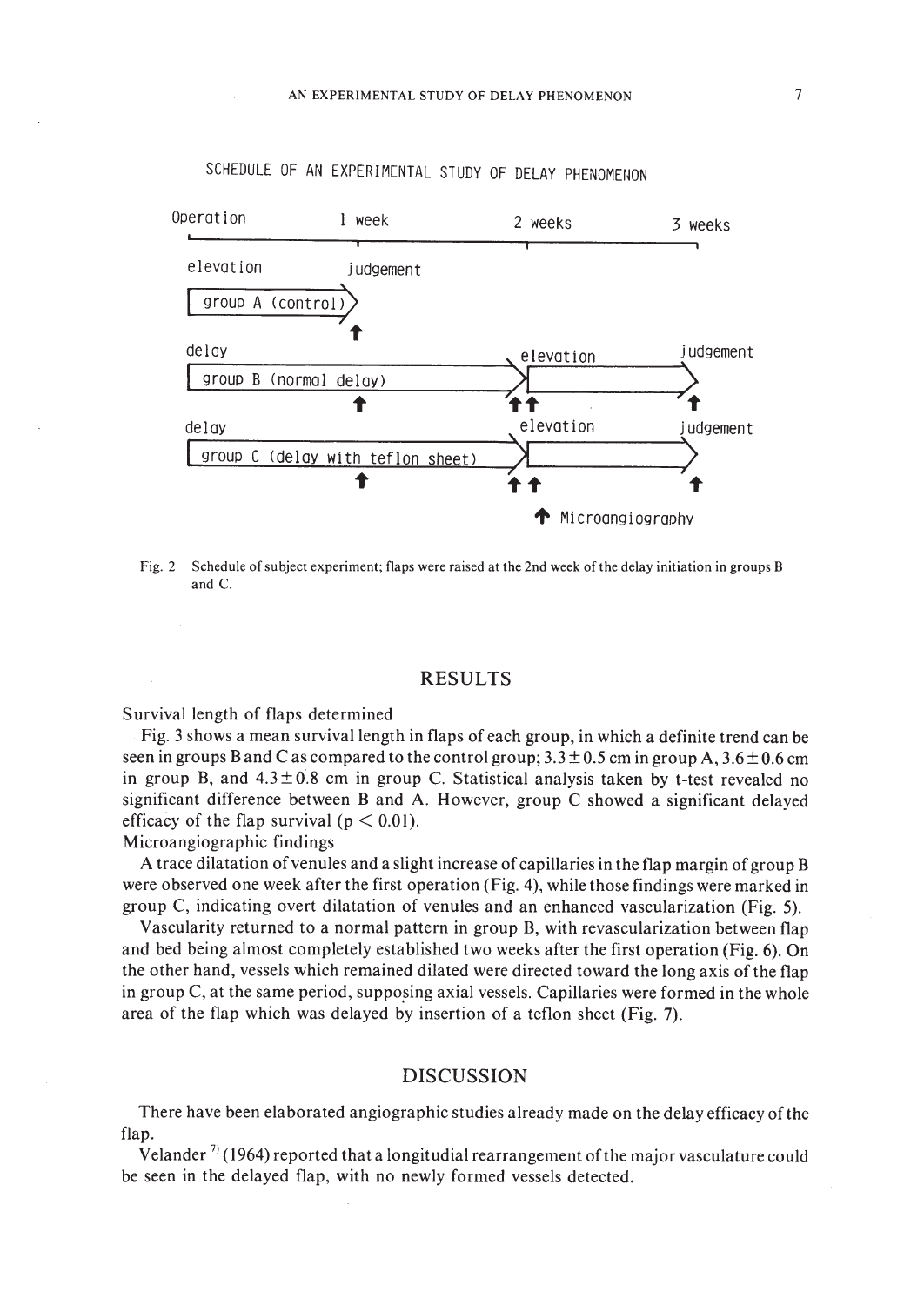

Fig.3 Delay with teflon sheet (group C) increases the survival length ·as compared to conventional technique (group B). The burs indicate standard deviations. \*\*:  $p < 0.01$ 

McFarlane<sup>2)</sup> (1965) claimed that there was no increase in blood flow induced by an increased number of and an enlarged caliber of the blood vessels in delayed flaps.

Our angiographic study within a week of delay initiation revealed an increase in number of capillaries and vasodilatation in groups Band C. The vasculature, however, returned to normal in group B, and a remarkable increase of blood vessels was observed to remain in group C together with a rearrangement of the main vascular channels which was directed toward the longitudinal axis of the flap at the 2nd week of delay initiation.

These findings of microangiogram corresponded wel1 with the survival length of the flaps final1y determined. Group B showed no marked improvement in survival length, while C tended to demonstrate a significant delay of the flap. The results obtained elucidated that the delay efficacy attenuated in the wake of the formation ofrevascuiarization was characterized by being transient. It is therefore suggested that revascularization between flap and bed should be blocked, aiming at maintaining the delay efficacy as much as possible through insertion of some sort of biological material such as a teflon sheet under the flap.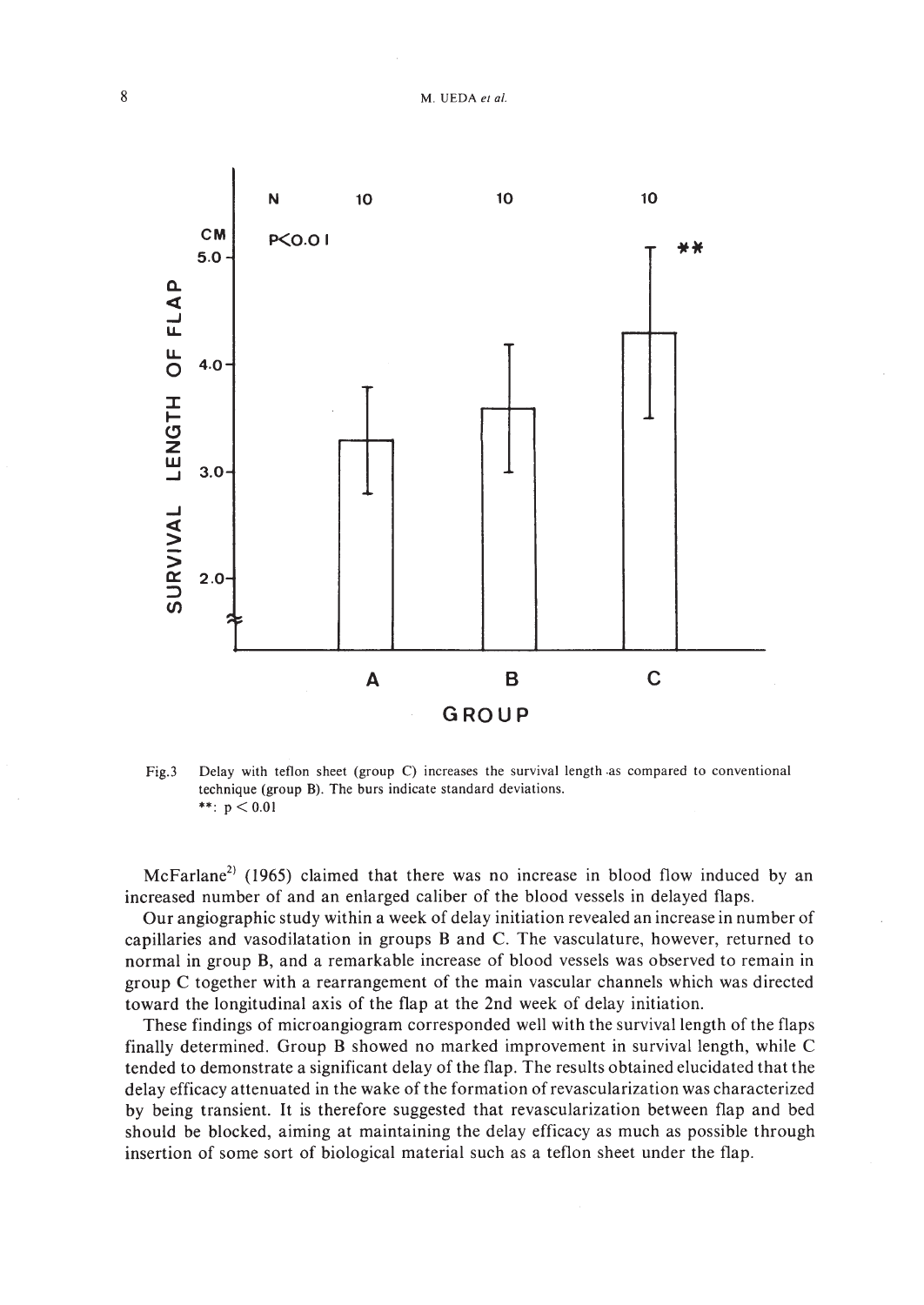

Fig. 4







Fig. 6

Fig. 7